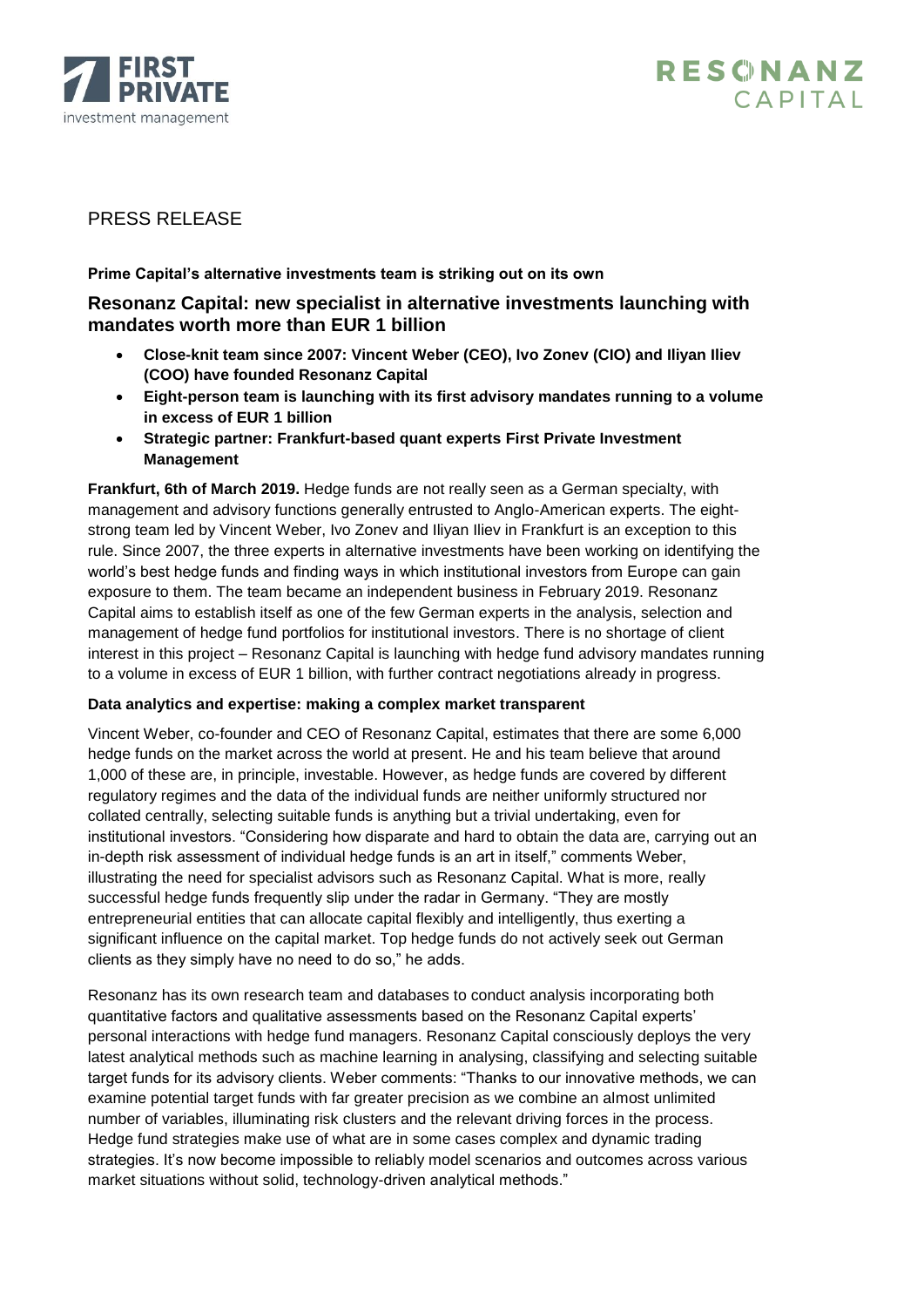



Resonanz Capital also has strict minimum standards for the funds it classifies as worthy of even being considered for recommendation to clients. At present these encompass around 100 alternative strategies, ranging from highly liquid assets through to investments with multi-year maturities. Depending on clients' wishes and investment objectives, Weber and his team select between 5 and 20 complementary strategies in which their clients then make direct investments.

## **Ticking time bomb of shadow banks and other drivers of the growing demand for hedge funds**

Weber and his team believe that the demand for hedge funds will grow substantially in the coming years. "While traditional asset classes such as equities have performed very well over the past few years, we are now seeing an end to this period of low volatility, which is prompting institutional investors to step up their search for alternatives," Weber explains. Other future investment opportunities are currently emerging out of shadow banking systems, which involve lending by nonbank entities. Owing to negative interest rates and stricter bank regulation, the importance of direct lending investments has grown significantly since the financial crisis of 2008. "If the economy continues to deteriorate, there is a risk we will see the first defaults in this market," Weber warns, adding that selected hedge fund strategies offer investors the opportunity to benefit from turmoil in this credit segment as well as from elevated volatility regimes. Weber estimates that conservative German pension funds, family offices and wealth managers invest up to 15 percent of their assets into this asset class at present. In contrast, according to Weber, large US endowments like those of the universities of Yale or Harvard tend to have allocations to alternative investments in excess of 50%.

## **First Private: strategic partner, capital investment company and distribution**

Fund boutique First Private Investment Management is Resonanz Capital's strategic partner and investor. The Frankfurt-based quant and alternative investment experts know the founding trio well. What both firms have in common is the crucial role played by quantitative analysis in asset selection and their deployment of alternative alpha strategies in portfolios. First Private will take care of distribution and administrative tasks for Resonanz Capital to enable Weber and his team to devote all their energy to building up the core business. Looking ahead to the medium term, there are plans to launch a joint alternative UCITS fund with Resonanz Capital as the fund advisor and First Private as the capital investment company. "The cooperation between First Private and Resonanz Capital is about more than just the additional expertise it gives us. This arrangement also enables us to pool our complementary skills and consolidate our focus on alternative investments," comments Tobias Klein, CEO of First Private Investment Management. "We want to continue to expand our offering, particularly in the field of market-neutral, liquid alternative strategies. Bespoke solution concepts for our institutional clients are one of our key priorities."

## **Resonanz Capital GmbH**

Resonanz Capital is a newly established investment boutique specialising in hedge fund investments and quantitative investment strategies. Resonanz Capital was founded in February 2019 by the alternative investment experts Vincent Weber (CEO), Ivo Zonev (CIO) and Iliyan Iliev (COO). Resonanz Capital currently has a volume of around EUR 1 billion under management (as of February 2019).

## **FIRST PRIVATE Investment Management KAG mbH**

FIRST PRIVATE is an internationally operating, independent asset management boutique that is run as a partnership from its base in Frankfurt. FIRST PRIVATE has assets under management of some EUR 2.3 billion (as of December 2018). FIRST PRIVATE has been setting the standards for the